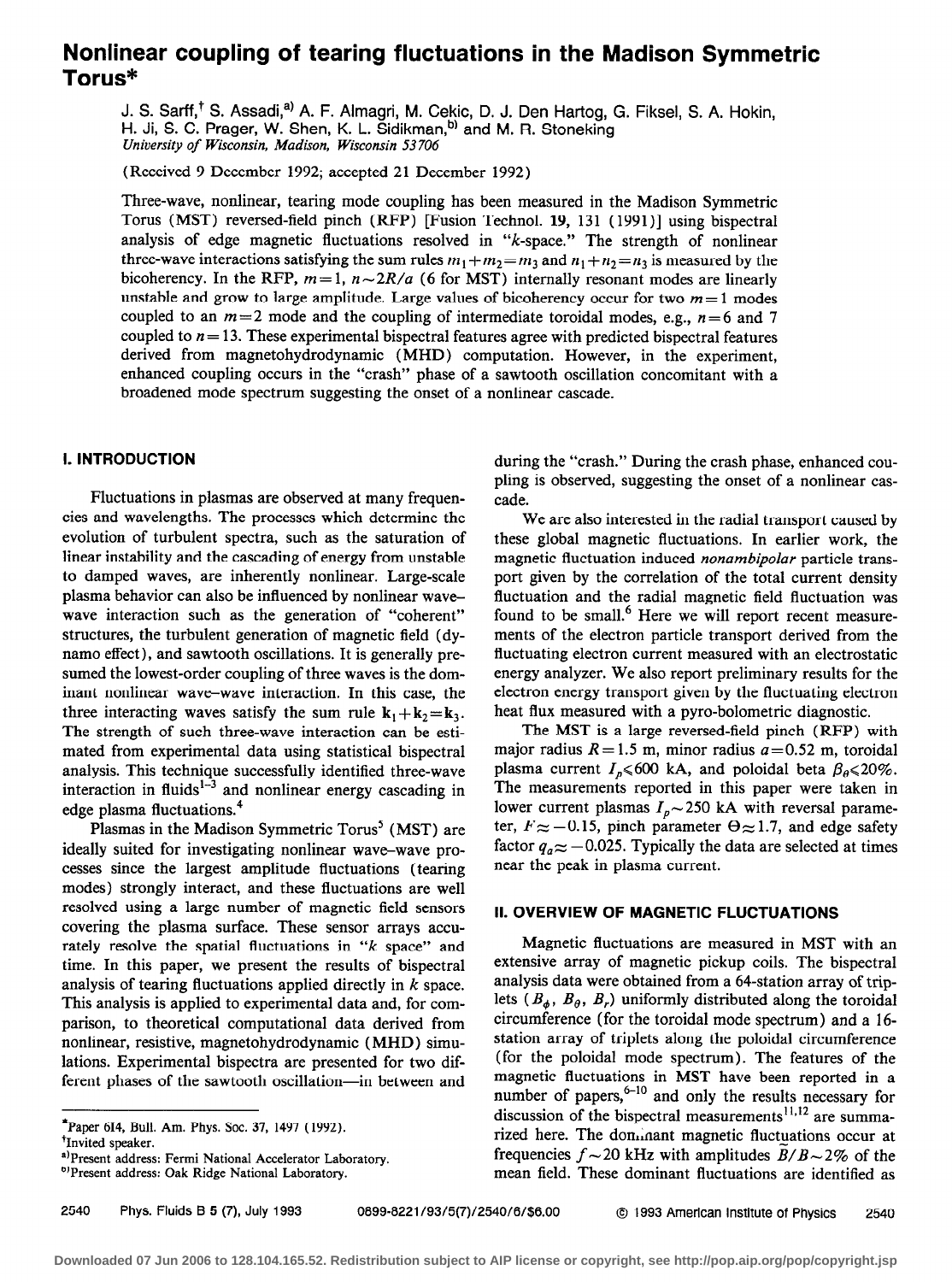

FIG. 1. Amplitude of the  $n \le 14$  toroidal modes in a Fourier series representation of the poloidal magnetic field fluctuation ( $B_{\theta}$ ) from the toroidal array of 64 pickup cojls. A sawtooth oscillation "crash" event occurs at 20.5 msec. Here  $\overline{B}_{q}^{\rm rms}$  is the root-mean-square spatial average fluctuation amplitude.

 $m=1$ ,  $n\sim 2R/a$  (6 in MST) tearing modes. The spectral characteristics of the experimental magnetic fluctuations quantitatively agree with the characteristics of theoretical magnetic fluctuations simulated by a three-dimensional  $(3-D)$  resistive MHD code,<sup>13</sup> except the experimental amplitudes are smaller than the theoretical amplitudes. In part, this results from a difference in the Lundquist numbers of the computation  $(S \sim 10^4)$  and experiment  $(S \sim 10^6)$ . An example of the Fourier series decomposition of the fluctuations measured by the 64-coil toroidal array is shown in Fig. 1. (Note that modes 15-32 are not shown.) Only the amplitudes of the modes are shown in this figure. Not shown are the phases of the modes which change at the characteristic frequencies  $\sim$  20 kHz as the plasma rotates in the laboratory frame of reference. The slow variation ( $\sim$ 2 msec) of the amplitudes corresponds to changes during the phase of a sawtooth oscillation.<sup>14,15</sup> In this example, a sawtooth crash occurs at 20.5 msec, easily identified by the sudden increase in the low and high  $n$ -mode amplitudes. The bispectra discussed in Sec. III were obtained for a time between sawtooth crash events when the mode spectrum is relatively narrow and for a time near the sawtooth crash when the spectrum is broadened.

The tearing mode fluctuations are phase locked to each other.<sup>8-10</sup> This is illustrated in Fig. 2(a) by the tendency for a spatially localized magnetic structure to appear in the "raw" data and more explicitly in Fig. 2(b) where the normalized modes,  $\cos[n\phi+\delta_n(t)]$ , for  $n=6-10$  are plotted. In Fig. 2(a), the box cursor identifies the location of the maximum fluctuation. This "bump" rotates toroidally in the ion diamagnetic drift direction at a speed  $\sim 3 \times 10^6$ cm/set. The normalized modes in Fig. 2(b) are plotted at



FIG. 2. Phase locking of the dominant  $m=1$ ,  $n\sim 2R/a$  Fourier modes detected (a) by spatially localized rotating "bump" in  $B_{\theta}$  data and (b) explicitly by the Fourier phase alignment of the dominant modes at the location of the "bump." These data are the same as in Fig. 1.

50  $\mu$ sec intervals and clearly illustrate the phase alignment of the composite modes at exactly the location of the localized structure. As discussed in Sec. III, such phase locking of waves characterizes nonlinear coupling, so the phase locking of MST tearing modes is the first evidence for the existence of their nonlinear coupling. Phase locking of tearing fluctuations has been observed in several other RFP devices and is apparently a ubiquitous feature of RFP plasmas.16-18 Also, the spatially localized structure formed by this nonlinear interaction exemplifies a "coherent structure" alluded to in the Introduction.

## Ill. NONLINEAR COUPLING OF TEARING MODES

We measure the nonlinear coupling of tearing modes in MST using bispectral analysis directly in  $k$  space. This is an extension of previous bispectral analysis in frequency space. $4,11$  Before discussing these results, the definition for and interpretation of bicoherency will be presented.<sup>19</sup>

### A. Definition and interpretation of bicoherency

Quadratic nonlinear coupling of three Fourier modes is measurable by the bicoherence,  $b(n_1,n_2,n_3)$ , defined as

$$
b(n_1,n_2,n_3)=\frac{\langle B^*(n_1) B^*(n_2) B(n_3) \rangle}{\sqrt{\langle B^2(n_1) B^2(n_2) \rangle \langle B^2(n_3) \rangle}},
$$

where, in this case, the toroidal modes satisfy the sum rule  $n_1 = n_1 + n_2$ . Similar analysis applies to the poloidal modes. In this definition,  $B(n)$  represents the magnitude and phase of the nth mode in a Fourier series representation of the magnetic fluctuation measured by the pickup coil arrays at the surface of the plasma, and ( ) denotes an ensemble average. The bicoherence is normalized such that  $|b(n_1,n_2,n_3)| \leq 1$ . If the three modes  $n_1, n_2$ , and  $n_3$  are not nonlinearly coupled,  $|b(n_1,n_2,n_3)|=0$ . If all of the fluctuation in mode  $n_3$  is nonlinearly coupled to modes  $n_1$  and  $n_2$ , then  $|b(n_1,n_2,n_3)|=1$ . To see that nonzero bicoher-

**Downloaded 07 Jun 2006 to 128.104.165.52. Redistribution subject to AIP license or copyright, see http://pop.aip.org/pop/copyright.jsp**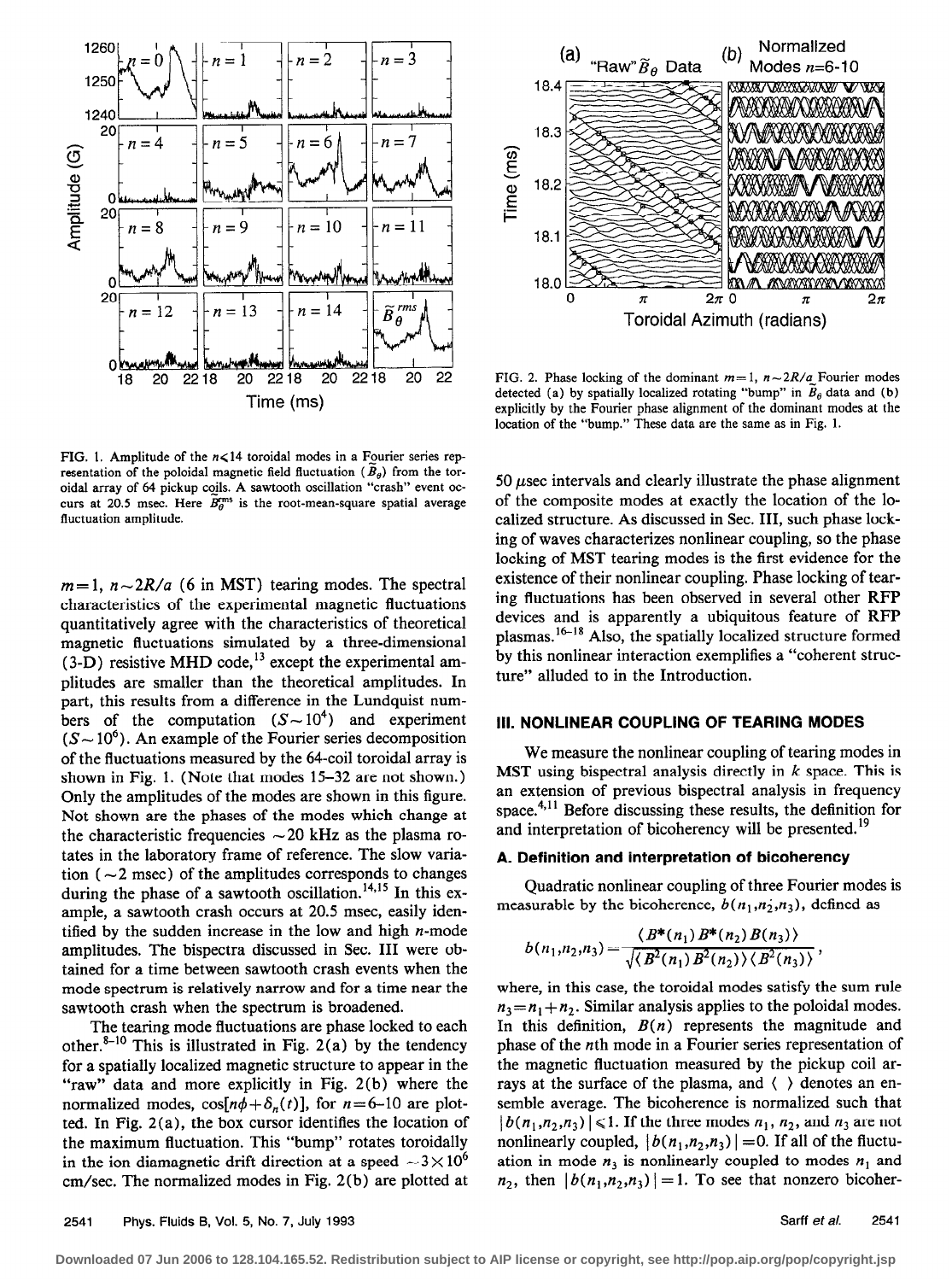ence results from phase locking of the three modes, write  $B(n) = |B_n|e^{-i\delta_n}$ , where  $\delta_n$  is the spatial phase. Then

$$
\langle B^*(n_1) B^*(n_2) B(n_3) \rangle
$$
  
=  $\langle |B_{n1}| |B_{n2}| |B_{n3}| e^{i(\delta_{n1} + \delta_{n2} - \delta_{n3})} \rangle$ .

If the phase factor  $\delta_{n1}+\delta_{n2}-\delta_{n3}$  does not have a statistically stationary relationship, the bicoherence is zero. Phase locking means a fixed relationship exists between the phases of the modes. Such phase locking can result from quadratic nonlinear coupling, i.e.,

$$
B(n_3) \propto B(n_1) B(n_2) = |B_{n1}| |B_{n2}| e^{-i(\delta_{n1} + \delta_{n2})}
$$

and  $\delta_{n3} = \delta_{n1} + \delta_{n2}$ . This example illustrates nonlinear generation of mode  $n_3$  by quadratic coupling of modes  $n_1$  and  $n_2$  in a "sum" interaction, i.e.,  $n_3 = n_1 + n_2$ . In the "difference" interaction,  $n_3=n_1-n_2$ ,  $B(n_3) \propto B(n_1)B^*(n_2)$ , and  $\delta_{n3}=\delta_{n1}-\delta_{n2}$ .

Even though three given modes may be entirely nonlinearly coupled, the bicoherence for this interaction can have a value less than unity if the mode  $n_3$  is nonlinearly coupled in more than one three-wave interaction. The normalized power in the mode  $n_3$  can be written

$$
\frac{B(n_3)}{\sqrt{\langle B^2(n_3)\rangle}} = \frac{B^{\text{unc}}(n_3)}{\sqrt{\langle B^2(n_3)\rangle}} + \sum_{\substack{n'_1,n'_2\\ n'_1+n'_2 = n_3}} b(n'_1, n'_2, n_3)
$$

$$
\times \frac{B(n'_1) B(n'_2)}{\sqrt{\langle B^2(n'_1) B^2(n'_2)\rangle}},
$$

where  $B^{unc}(n_3)$  is the fluctuation uncoupled to other modes, and the summation term is the fluctuation quadratically coupled to other modes. In this summation,  $b(n_1,n_2,n_3)$  represents the quadratic coupling coefficient and is identical to the bicoherence when four-wave and higher-order nonlinear coupling processes are reducible to three-wave coupling processes. To see this, multiply by  $B^*(n_1) B^*(n_2)$  and ensemble average. The assumption  $\langle B(n')B(n'_{2})B^*(n_1)B^*(n_2)\rangle$  is nonzero only when  $n'_{1} = n_{1}$  and  $n'_{2} = n_{2}$  ignores higher-order coupling.

If instead we multiply by  $B^*(n_3)$  and ensemble average, a conservationlike equation for the normalized fluctuation power in mode  $n_3$  is derived:

$$
1=\frac{\langle B^*(n_3) B^{\text{unc}}(n_3) \rangle}{\langle B^2(n_3) \rangle}+\sum_{\substack{n'_1,n'_2\\ n'_1+n'_2=n_3}} b^2(n'_1,n'_2,n_3).
$$

Even in the case when all of the power in mode  $n_3$  is nonlinearly coupled  $[B^{unc}(n_3)=0]$ , if the summation has more than one term which occurs when the mode  $n_3$  is involved in more than one three-wave interaction, then the squared bicoherency of each term is less than unity. The sum of all squared bicoherencies involving mode  $n_3$  measures the total nonlinear behavior of that mode. This fact will be important when comparing the measured bispectra with MHD modeling of the RFP.



FIG. 3. Squared bicoherency of the coupling of poloidal modes,  $m_1+m_2=m_3$ , (a) in MST data and (b) in MHD theoretical data. The value of the squared bicoherency for the coupling  $m_1+m_2=m_1$  is recorded vertically from the  $(m_1, m_2)$  plane. These data are for the poloidal component ( $\tilde{B}_\theta$ ) of the magnetic fluctuation. The maximum value of the squared bicoherency is 0.35 in (a) and 0.60 in (b).

#### 8. Comparison of experimental and theoretical bispectra

In the following, the experimental bispectra represent the ensemble average of 256 data records, each 256  $\mu$ sec in duration, selected from 40 identical discharges. For the toroidal spectra, 64 magnetic pickup coils resolve  $n < 32$ , and, for the poloidal spectra, 16 coils resolve  $m < 8$ . Note that the coil array is not two dimensional, i.e., each  $n$  mode includes contributions from all  $m$  modes and vice versa. The theoretical bispectra are calculated from MHD simulation data evaluated at  $r=a$ , as in the experiment. The initial value  $code^{13}$  solves the compressible, resistive MHD equations in a periodic cylinder with aspect ratio 3, as in the experiment. The code includes  $|m| < 2$  and  $|n| < 42$ . To save computational time, the Lundquist number for the theoretical data is  $S = 10^4$  whereas in the experiment  $S \sim 10^6$ . An ensemble average of 256 code runs was assembled, each run initialized by randomizing the phases of the magnetic and velocity fluctuations. The data shown below have been previously reported<sup>12</sup> and are summarized here for discussion.

The squared bicoherencies of poloidal mode couplings are shown in Fig. 3. These data represent the time between sawtooth crash events. The squared bicoherency of the interaction  $m_1 + m_2 = m_3$  is recorded vertically from the  $(m_1,$  $m<sub>2</sub>$ ) plane. The symmetries associated with exchange of indices and parity allow the rules  $m_2 \ge |m_1| \ge 0$  when plot-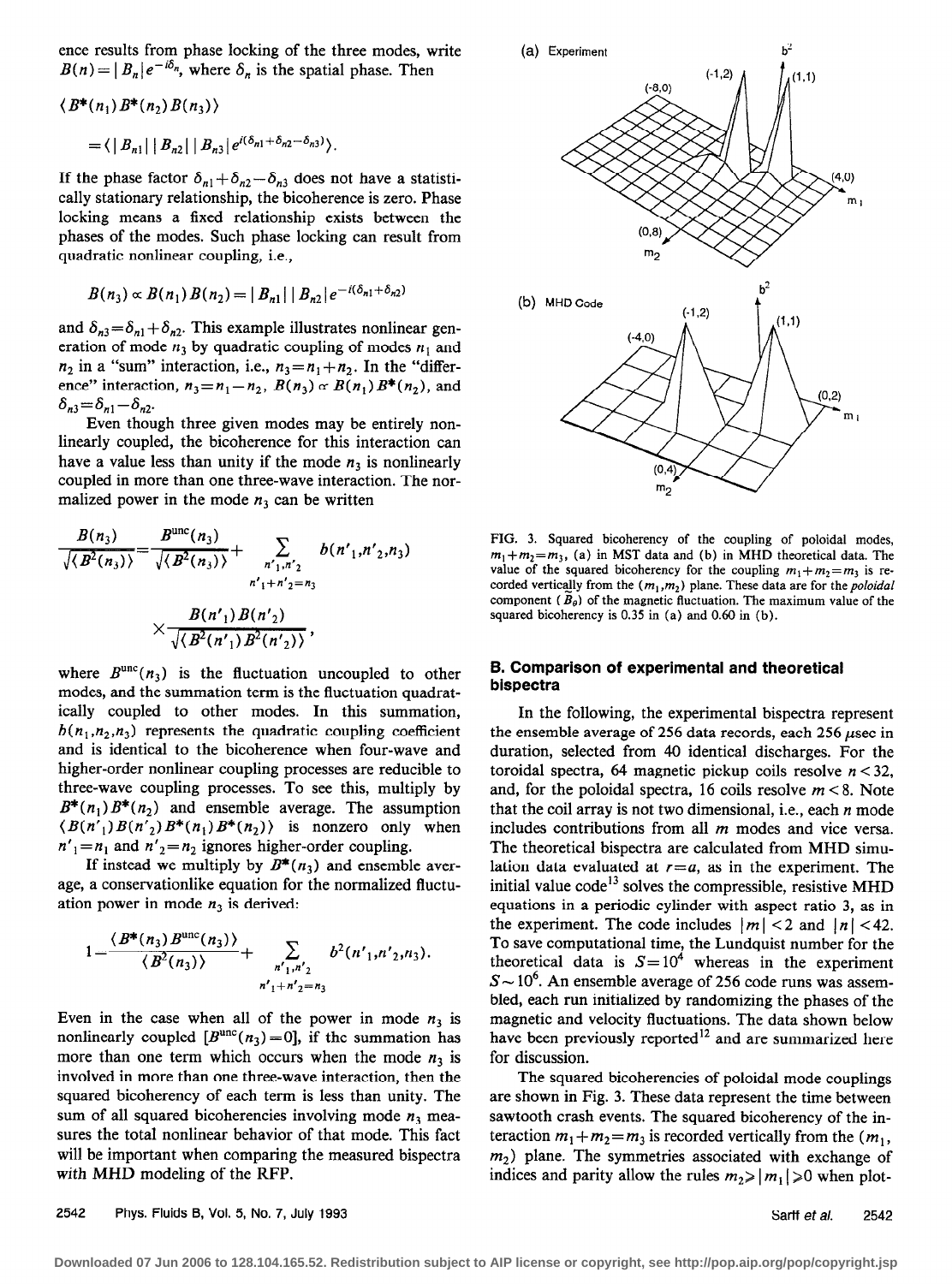

FIG. 4. Squared bicoherency of the coupling of toroidal modes,  $n_1+n_2=n_3$ , (a) in MST data and (b) in MHD theoretical data. The plotting scheme is as for Fig. 3, except these data are for the toroidal component  $(B_{\alpha})$  of the magnetic fluctuation. The maximum value of the squared bicoherency is 0.45 in (a) and 0.61 in (b).

ting the squared bicoherency, and Nyquist limits must also be observed. In both the experiment [Fig.  $3(a)$ ] and the MHD theory [Fig. 3 (b)], large bicoherency is observed for two  $m=1$  modes coupled to an  $m=2$  mode, i.e.,  $m_1=1$ ,  $m_2=1$ ,  $m_3=2$  and  $m_1=-1$ ,  $m_2=2$ ,  $m_3=1$ . The sign of m (or  $n$ ) indicates direction of propagation.

The squared bicoherencies of toroidal mode couplings are shown in Fig. 4. Unlike the poloidal mode coupling, toroidal mode coupling occurs between many modes, reflecting the breadth of the  $n$  spectrum. A difference between the experimental [Fig. 4(a)] and theoretical [Fig. 4(b)] coupling is the relative breadth of the experimental coupling. This may, in part, be due to the different Lundquist numbers. In both cases, however, the squared bicoherencies of "sum" interactions of intermediate modes (e.g.,  $n_1=6$ ,  $n_2=7$ ,  $n_3=13$ ) are largest. The "difference" interactions of these modes, found along the  $n_1 = 1,2,...$ lines, appear to be weaker.

Over the years, a detailed theoretical picture of the nonlinear coupling of tearing modes has emerged from careful diagnosis of the MHD simulations of the RFP.<sup>20</sup> The coupling of magnetic and velocity fluctuations is the heart of the MHD dynamo. The primary tearing instability results from resistive diffusion of the equilibrium and generates the core resonant modes  $m=1$ ,  $n\sim 2R/a$  (6 in MST). These modes nonlinearly couple in both sum and difference interactions. The sum interaction generates  $m=2$ ,  $n \ge 4R/a$  modes which cascade to short scale and

are dissipated. The difference interaction generates  $m = 0$ ,  $n \sim 1$  modes. The effect of the  $m = 0$  modes is complicated. First, they all resonate at the toroidal field reversal surface  $(q=0)$  near the edge of the plasma. The large island that forms quasilinearly flattens the equilibrium profile and destabilizes  $m=1$ , large-n modes near the reversal surface. Second, the  $m=0$  modes couple to these new  $m=1$  modes generating more  $m = 1$  modes which are stable and dissipative.

In this MHD picture, the  $m = 0$  modes degenerately couple to many  $m=1$  modes. Since the quasi-steady-state equilibria tend to be  $m = 0.2$  stable, the  $m = 0.2$  fluctuations are mostly nonlinear. To the extent the experiment obeys MHD, the squared bicoherencies involving  $n \sim 1$  modes should be small since the sum of all three-mode interactions involving the low-n modes is order unity. In contrast, the  $m = 2$  coupling branch generates unique *n*-modes; the squared bicoherencies for the sum interaction of the dominant unstable modes  $n \sim 2R/a$  should be large. Qualitatively this characterizes the toroidal mode coupling bicoherencies shown in Fig. 4. Unfortunately, the lack of single-helicity identification of the experimental fluctuations prevents an unambiguous quantitative comparison of the experiment and MHD theory. We note, however, that the observed phase locking of the  $m=1$ ,  $n \sim 6$  modes in the experiment (Fig. 2) is more likely mediated by  $m = 0$  coupling than  $m=2$  coupling since all of the  $m=1$ ,  $n \sim 6$ modes can be coupled to the same  $m=0$ ,  $n \sim 1$  modes, i.e., the modes  $m=1$ , n and  $m=1$ ,  $n+1$  couple to  $m=0$ ,  $n=1$ , the modes  $m=1$ , n and  $m=1$ ,  $n+2$  couple to  $m=0$ ,  $n=2$ , etc. In this case, the phase of the magnetic bump is just the phase of the  $m = 0$  modes.

The data above are for times between sawtooth crash events. During the crash, enhanced coupling is observed. The squared bicoherencies for the crash phase are shown in Fig. 5. In addition to the coupling of two  $m=1$  and an  $m=2$  mode, strong coupling of two  $m=2$  and an  $m=4$ mode is observed. There are also subdominant peaks for the coupling of the  $m = 1$ , 3, and 4 modes. Strong coupling of toroidal modes occurs between all resolved modes, consistent with the broadened spectrum observed during the crash as in Fig. 1. The enhanced nonlinear coupling during this phase of the sawtooth oscillation strongly suggests an onset of nonlinear cascading rather than sudden destabilization of many modes resulting from sudden changes in the equilibrium profiles.

#### IV. MAGNETIC-FLUCTUATION-INDUCED TRANSPORT

The correlations of fluctuating quantities which can yield radial transport are listed in Table I. These correlations are classified as electrostatic, where radial transport is convected by the fluctuating radial  $E \times B$  particle drift, or as magnetic, where radial transport results from parallel streaming along stochastic field lines. The electrostatic terms have been measured in the edge of  $MST$ .<sup>21,22</sup> The electrostatic-fluctuation-induced particle transport accounts for a large fraction of the global particle transport, but the electrostatic-fluctuation-induced energy transport is small compared to global energy transport.

**Downloaded 07 Jun 2006 to 128.104.165.52. Redistribution subject to AIP license or copyright, see http://pop.aip.org/pop/copyright.jsp**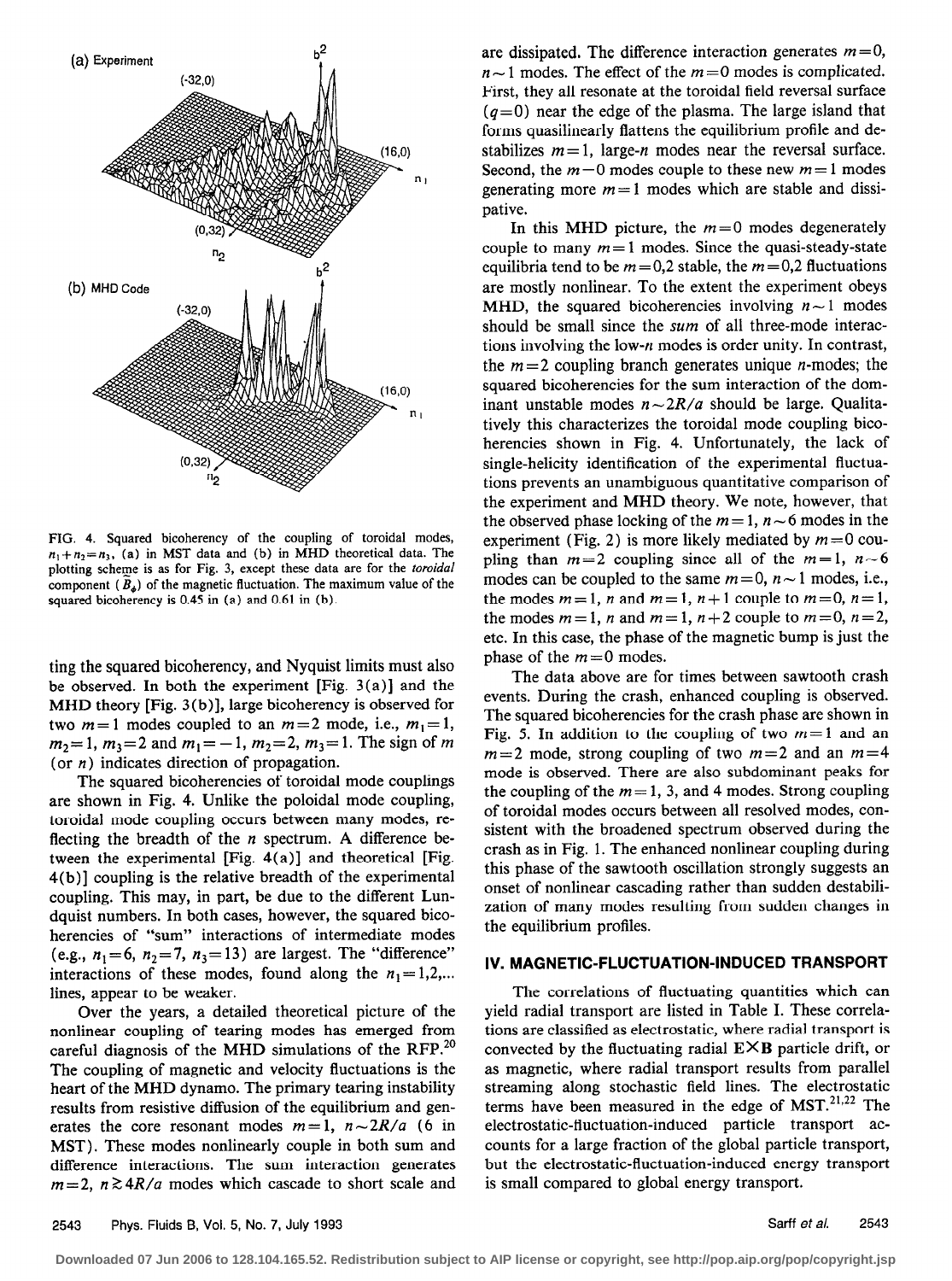

FIG. 5. Squared bicoherency of the coupling of (a) poloidal modes and (b) toroidal modes during a sawtooth oscillation "crash" event in MST. The maximum value of the squared bicoherency is 0.52 in (a) and 0.42 in (b).

The magnetic-fluctuation-induced nonambipolar particle transport has been measured to be small in the edge.<sup>6</sup> Here we report recent results for electron transport measured by correlating the fluctuating electron current and magnetic field. The electron current is measured in the edge of MST with a two-channel, pinhole, electrostatic energy analyzer.<sup>23</sup> This diagnostic measures the current on a magnetic field line, both in the "forward" and the "backward" directions. Pickup coils measure the fluctuating magnetic field at the location of the current measurement. The frequency resolved cross-coherence and cross-phase are shown in Fig. 6. The current measurement excludes low-energy electrons ( $\leq 50$  eV) due to hardware limitations; in the future, we hope to include all electron energies in the measurement. For frequencies  $\sim$  20 kHz, corre-

TABLE I. Fluctuation-induced-transport fluxes resulting from quadratic correlations. Negligible mean electron drift is assumed.

|                    | Electrostatic                                                         | Magnetic                                                |
|--------------------|-----------------------------------------------------------------------|---------------------------------------------------------|
| Particle transport | $\langle \widetilde{n}_{i,e}\,\widetilde{E}_1\ \rangle$<br>$B_0$      | $\langle J_{\parallel\,\,i,e}\;B_{r}\rangle$<br>$eB_0$  |
| Current transport  | $B_0$                                                                 | $e \langle \widetilde{p}_{\parallel}$<br>$B_0$<br>$m_e$ |
| Energy transport   | $\langle \tilde{\rho_\epsilon}\, \tilde{E}_\perp \, \rangle$<br>$B_0$ | $\langle \widetilde{q}_{\parallel\ e}$<br>$B_{0}$       |



FIG. 6. Cross-spectral properties of parallel electron current fluctuations  $(J_{\parallel e})$  measured by an electrostatic electron energy analyzer and radial magnetic field fluctuations ( $\overline{B}_r$ ) detected with a magnetic pickup coil. The cross-coherence is shown in (a) and the cross-phase in (b). The current includes electrons with energy  $\gtrsim$  50 eV and was collected at radius  $r/a$  $=0.95.$ 

sponding to the tearing mode fluctuations, the cross-phase is  $\pi/2$  giving no transport. Integrating over the frequency band 15-25 kHz where there is statistically significant coherence, the electron transport is less than 5% of the global particle transport. Recalling the previous result of negligible nonambipolar particle transport, we conclude the magnetic-fluctuation-induced ion transport in the edge is small as well, assuming the electron current is dominated by electrons with energy  $\gtrsim 50$  eV.

We are also beginning to measure the fluctuating electron parallel heat flux which, correlated with the magnetic field fluctuation, directly yields the magnetic-fluctuationinduced electron heat transport. The measurement of the heat flux is given by a pyro-electric bolometer diagnostic.<sup>24</sup> Like the electron energy analyzer, it has two channels for measuring the heat flux from both the "forward" and "backward" directions on a magnetic field line. The pyroelectric bolometer uses gold-plate LiTiO, crystals as sensors and has a bandwidth of  $\sim$  50 kHz. Frequency power spectra for the "forward" and "backward" heat fluxes are shown in Fig. 7; the fluctuations peak near the tearing mode frequencies. The first estimate using the measured heat flux for the magnetic-fluctuation-induced electron



FIG. 7. Frequency power spectra for the "forward"  $(\tilde{q}_{\parallel} f)$  and "backward" ( $\tilde{q}_{\parallel b}$ ) fluctuating parallel electron heat flux measured with a pyrobolometer. The fluctuation is peaked at low frequency, near the dominant tearing modes.

2544 Phys. Fluids B, Vol. 5, No. 7, July 1993 Sarff et al. 2544 Sarff et al. 2544